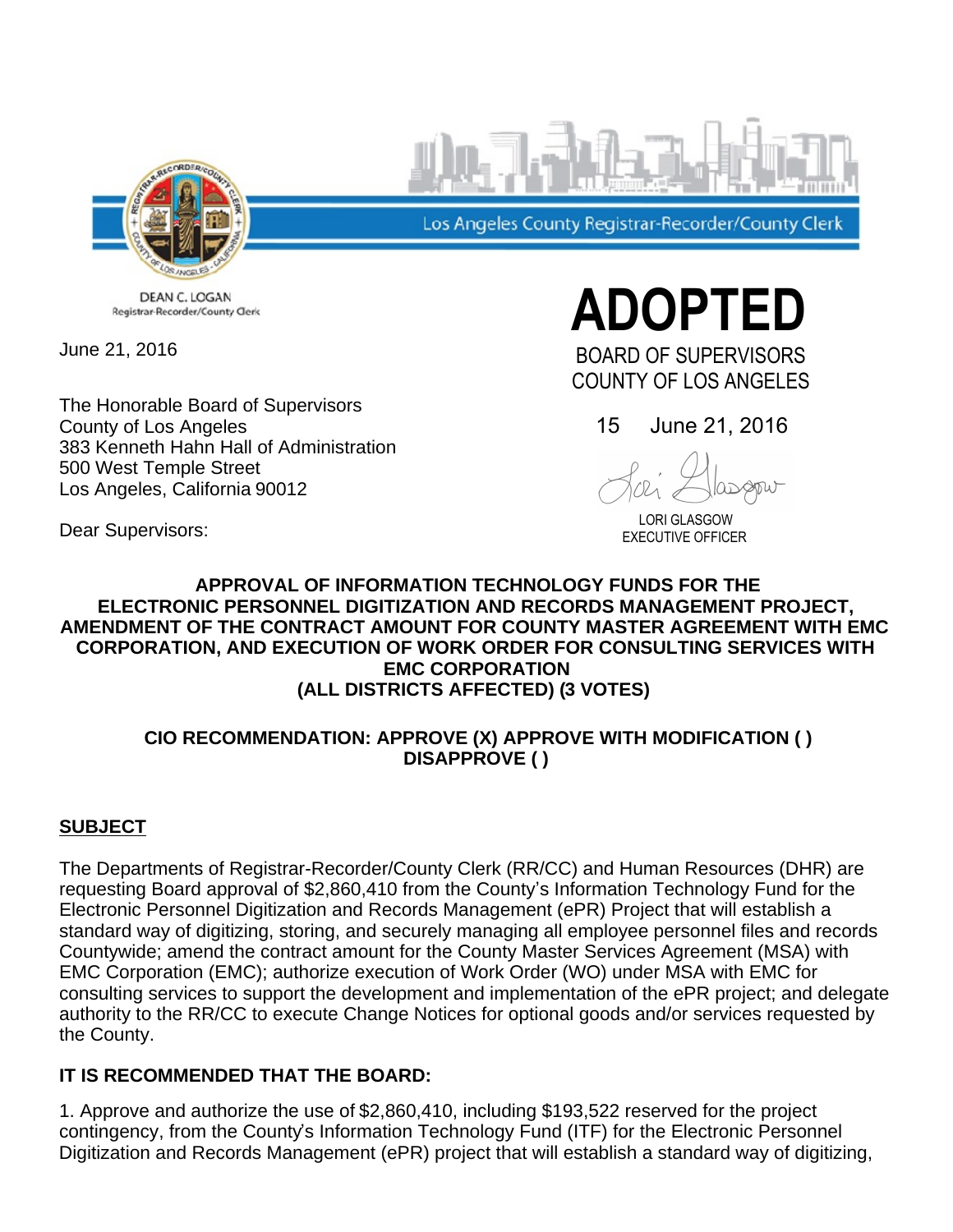The Honorable Board of Supervisors 6/21/2016 Page 2

storing, and securely managing all employee personnel files and records Countywide.

2. Amend the maximum amount authorized for Calendar Year 2016 from \$1,750,000 to \$3,940,000 for the County MSA with EMC to support ePR project and department demand for EMC professional services.

3. Approve execution of a Work Order (WO) for consulting services under the County's Master Services Agreement (MSA) with EMC to support the development and implementation of the ePersonnel records system. The WO will not exceed \$1,144,771 and is included in the total amount requested from the ITF.

4. Delegate authority to the RR/CC, or his designee, to execute Change Notices in order to acquire optional goods and/or services related to the ePR Project using reserved contingency fund dollars.

### **PURPOSE/JUSTIFICATION OF RECOMMENDED ACTION**

The ITF was established to fund Countywide technology projects that improve the delivery of services to the public, generate operational improvements to one or more departments or programs, and improve inter-departmental or inter-agency collaboration.

In an effort to protect the County's official records the RR/CC and DHR would like to establish a standard way of digitizing, storing and managing all employee personnel records and files. The RR/CC and DHR are requesting authorization to use ITF funding to implement a central electronic personnel file and records repository to provide a secure and auditable method for accessing personnel files and apply retention policies to each personnel record in accordance with County policies. The solution would allow for real-time access by employees, supervisors, human resource staffs, and central departments as appropriate. In addition, it would enable the RR/CC to enforce security, records retention, and compliance policies and standards uniformly across all departments. Additional objectives of the project include:

Deploying a central online repository of personnel files and records with three pilot departments, RR/CC, DHR, and Internal Services Department (ISD), in a method that can later be replicated by all County departments;

Establishing back-file capture specifications and day-forward capture processes and tools, including back-file conversion services for the three pilot departments;

Consolidating existing electronic archives (Outside Employment Forms, DMH ePR) and future implementations into a single, consistent repository;

• Integrating key enterprise systems, including eHR, ePAR, NEOGOV, PMTS, and LMS with the central repository to enable the electronic exchange of personnel data; and

Obtaining a Trusted System Certification to establish a certified central system of record for HR documents and allow for the safe destruction of paper records.

A critical part of this initiative would be the development of a high-level (Tier 1 and Tier 2) taxonomy per County and Department Retention Schedules. This taxonomy would be extended beyond the Human Resource Record Series to almost all record types.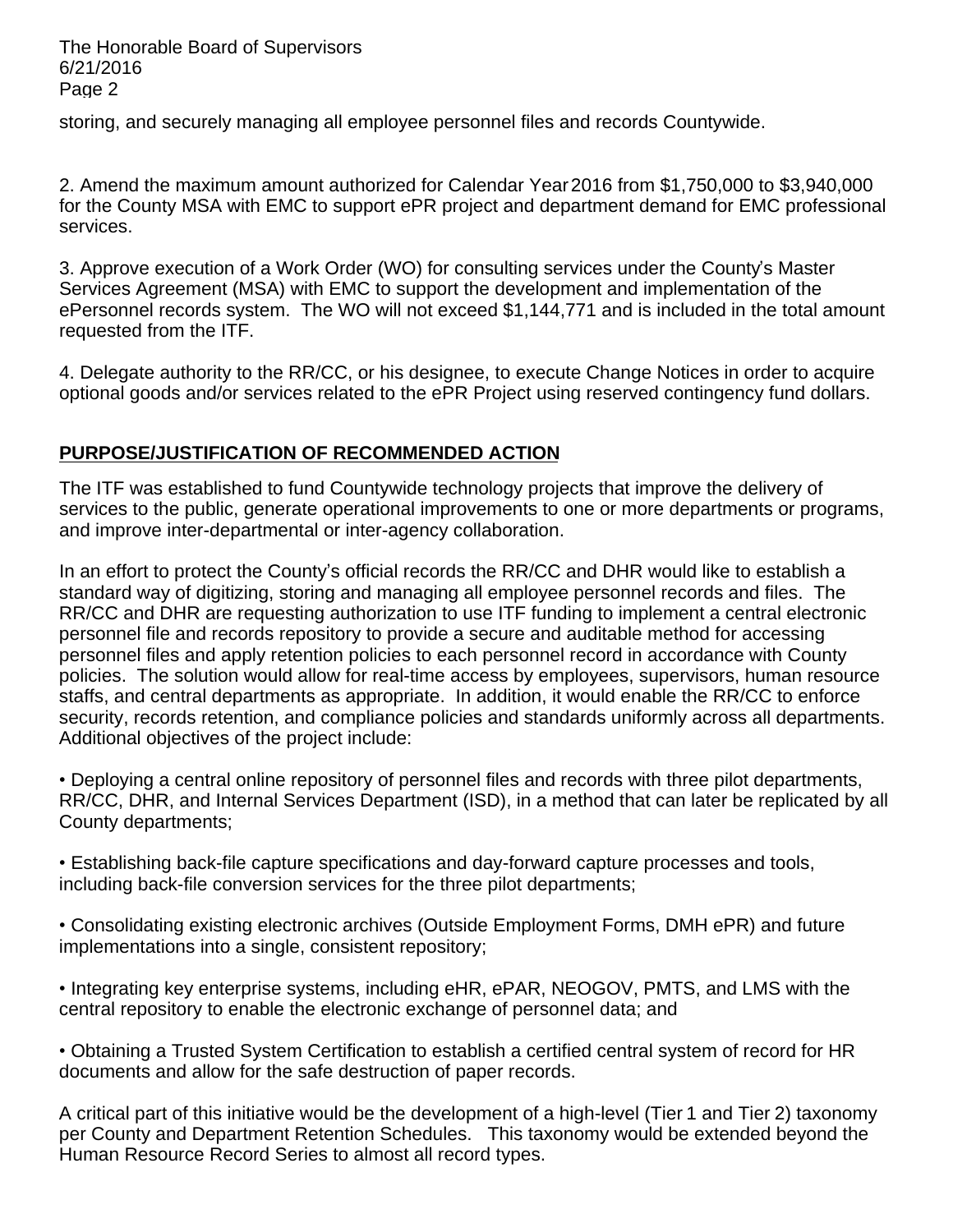The Honorable Board of Supervisors 6/21/2016 Page 3

#### **Implementation of Strategic Plan Goals**

The recommended actions support the County's Strategic Plan Goal Number 1, Operational Effectiveness, which is to maximize the effectiveness of processes, structure, and operations to support timely delivery of customer-oriented and efficient public services.

#### **FISCAL IMPACT/FINANCING**

RR/CC and DHR are requesting \$2,860,410 to implement the ePR project, which includes deploying a central trusted system of record, establishing a high level taxonomy for all Countywide digital record types, and establishing a consistent method for managing all personnel documents and records. This includes \$701,637 for EMC software and first year software maintenance and support; \$1,144,771 for EMC professional services for the project implementation, \$620,480 for the first year of ISD infrastructure support services; \$200,000 to obtain third-party Trusted System certification; and \$193,522 reserved for the project contingency.

RR/CC is working with the CEO on a sustainable funding model to support the Countywide records management program, which includes annual software maintenance and support, system application management, and infrastructure for future years.

### **FACTS AND PROVISIONS/LEGAL REQUIREMENTS**

There are no legal requirements or prohibitions to this recommended action. The Chief Information Office (CIO) recommends approval of this request and the CIO Analysis is attached (Attachment A).

## **IMPACT ON CURRENT SERVICES (OR PROJECTS)**

The ePR project will provide the following benefits:

- Streamline departments access to their employees' records as an employee transfers between various departments during their employment;
- Integrate with Countywide Human Resources Information systems to enable the electronic exchange of personnel data;
- Eliminate the dependency on paper files and the need for storage and transport facilities;
- Provide the ability to apply compliance requirements as the documents enter the system and conduct real-time auditing to help identify potential issues before they become problems; and
- Establish and operationalize a credible records management policy that demonstrates compliance with statutory and regulatory record keeping requirements.

## **CONCLUSION**

Board approval of the recommended action will enable the County to centralize management of electronic records. By implementing a central electronic records system, the County can improve compliance, security, operational effectiveness and risk management associated with electronic records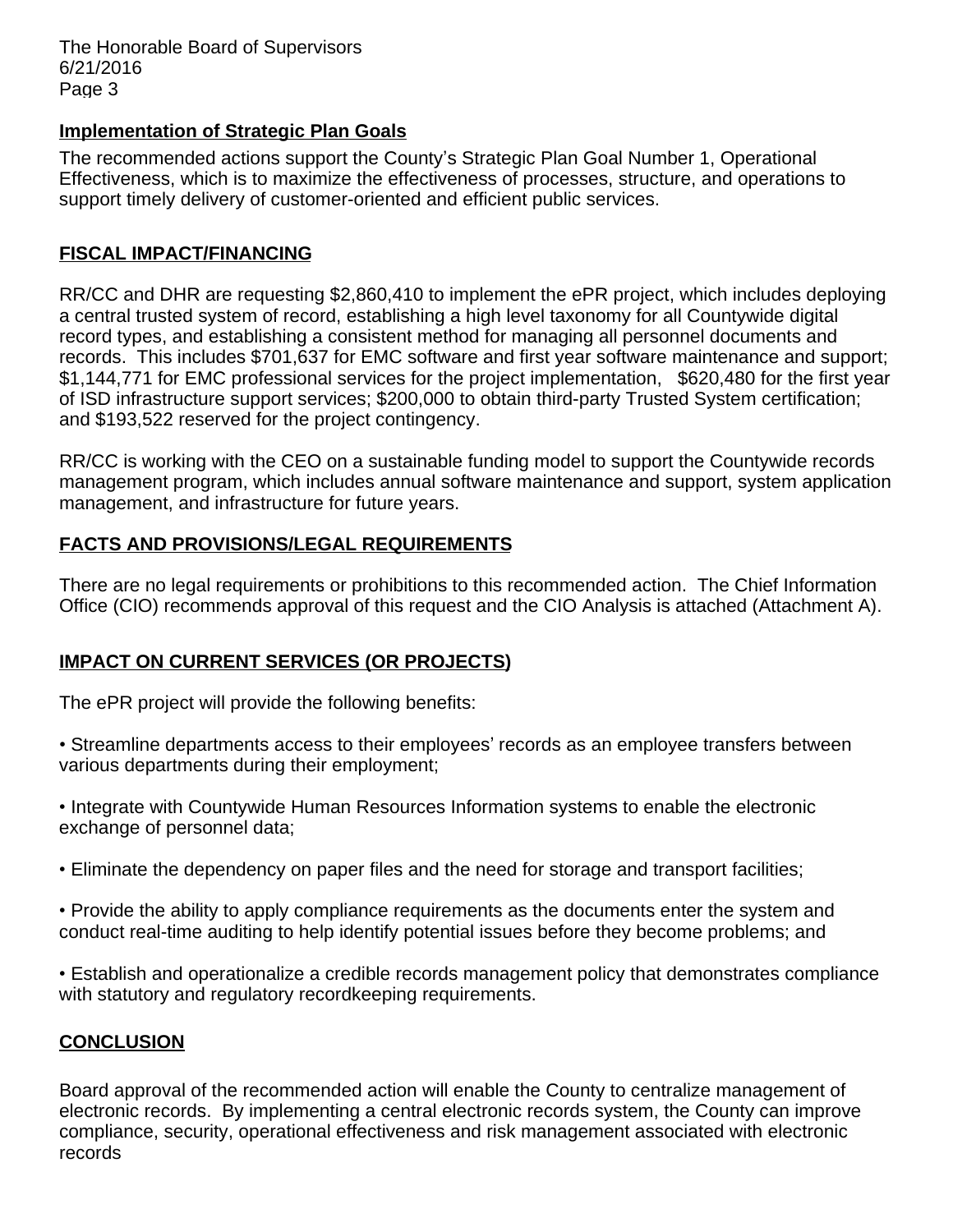The Honorable Board of Supervisors 6/21/2016 Page 4

Respectfully submitted,

DeanC. Logan

DEAN C. LOGAN Registrar-Recorder/County Clerk

Lisan Sacar

LISA M. GARRETT Director of Personnel

Reviewed by:

PETER LOO Acting Chief Information Officer

**Enclosures** LMG:DCL:EPMM:J G:gr

c: Chief Executive Office Executive Office, Board of Supervisors County Counsel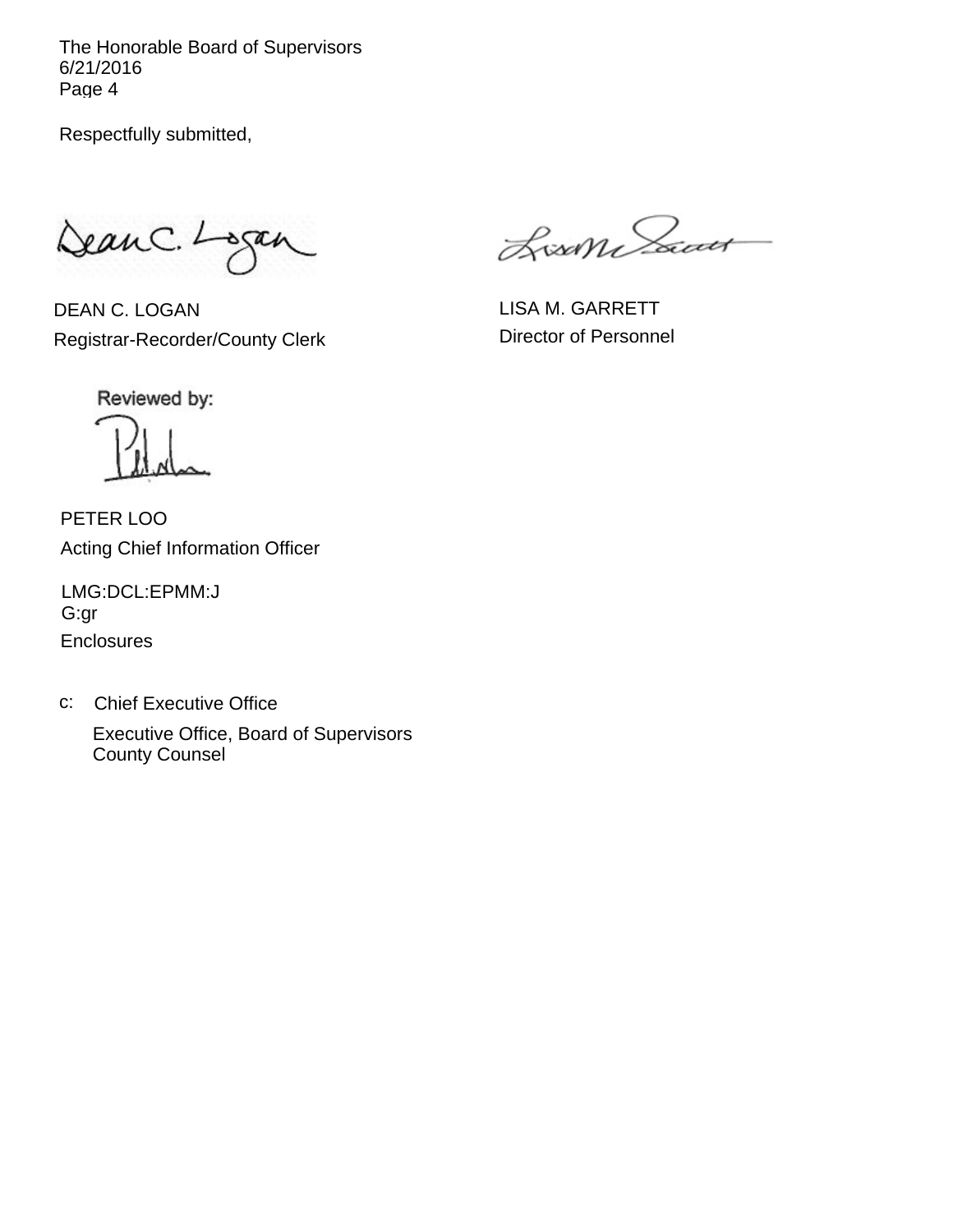|                                                                                                                                                                                                                                                                                                                                                                                                                                                                                                                                                                                                                                                                                                                                                                                                                                                                                                                                                                                                                                                                                                                                                     | <b>REVISED</b>                                                                                                                                                                                                                                                                                                                                                                                                                                        |                                        |                   |  |
|-----------------------------------------------------------------------------------------------------------------------------------------------------------------------------------------------------------------------------------------------------------------------------------------------------------------------------------------------------------------------------------------------------------------------------------------------------------------------------------------------------------------------------------------------------------------------------------------------------------------------------------------------------------------------------------------------------------------------------------------------------------------------------------------------------------------------------------------------------------------------------------------------------------------------------------------------------------------------------------------------------------------------------------------------------------------------------------------------------------------------------------------------------|-------------------------------------------------------------------------------------------------------------------------------------------------------------------------------------------------------------------------------------------------------------------------------------------------------------------------------------------------------------------------------------------------------------------------------------------------------|----------------------------------------|-------------------|--|
|                                                                                                                                                                                                                                                                                                                                                                                                                                                                                                                                                                                                                                                                                                                                                                                                                                                                                                                                                                                                                                                                                                                                                     | <b>Office of the CIO</b>                                                                                                                                                                                                                                                                                                                                                                                                                              | <b>NUMBER:</b>                         | DATE:             |  |
| <b>PETER LOO</b><br><b>ACTING CHIEF INFORMATION OFFICER</b>                                                                                                                                                                                                                                                                                                                                                                                                                                                                                                                                                                                                                                                                                                                                                                                                                                                                                                                                                                                                                                                                                         | <b>CIO Analysis</b>                                                                                                                                                                                                                                                                                                                                                                                                                                   | <b>CA 16-08</b>                        | 5/26/2016         |  |
| SUBJECT:<br>APPROVAL OF INFORMATION TECHNOLOGY FUNDS FOR THE ELECTRONIC PERSONNEL<br>DIGITIZATION AND RECORDS MANAGEMENT PROJECT, AMENDMENT OF THE CONTRACT<br>AMOUNT FOR COUNTY MASTER SERVICES AGREEMENT WITH EMC CORPORATION AND<br><b>AUTHORIZE EXECUTION OF WORK ORDER FOR CONSULTING SERVICES</b>                                                                                                                                                                                                                                                                                                                                                                                                                                                                                                                                                                                                                                                                                                                                                                                                                                             |                                                                                                                                                                                                                                                                                                                                                                                                                                                       |                                        |                   |  |
| RECOMMENDATION:                                                                                                                                                                                                                                                                                                                                                                                                                                                                                                                                                                                                                                                                                                                                                                                                                                                                                                                                                                                                                                                                                                                                     |                                                                                                                                                                                                                                                                                                                                                                                                                                                       |                                        |                   |  |
| $\boxtimes$ Approve                                                                                                                                                                                                                                                                                                                                                                                                                                                                                                                                                                                                                                                                                                                                                                                                                                                                                                                                                                                                                                                                                                                                 | $\Box$ Approve with Modification                                                                                                                                                                                                                                                                                                                                                                                                                      |                                        | <b>Disapprove</b> |  |
| <b>CONTRACT TYPE:</b>                                                                                                                                                                                                                                                                                                                                                                                                                                                                                                                                                                                                                                                                                                                                                                                                                                                                                                                                                                                                                                                                                                                               |                                                                                                                                                                                                                                                                                                                                                                                                                                                       |                                        |                   |  |
| $\Box$ New Contract                                                                                                                                                                                                                                                                                                                                                                                                                                                                                                                                                                                                                                                                                                                                                                                                                                                                                                                                                                                                                                                                                                                                 |                                                                                                                                                                                                                                                                                                                                                                                                                                                       | □ Sole Source                          |                   |  |
| $\Box$ Amendment to Contract #:<br><b>CONTRACT COMPONENTS:</b>                                                                                                                                                                                                                                                                                                                                                                                                                                                                                                                                                                                                                                                                                                                                                                                                                                                                                                                                                                                                                                                                                      |                                                                                                                                                                                                                                                                                                                                                                                                                                                       | $\boxtimes$ Other: ITF funding request |                   |  |
| ⊠ Software                                                                                                                                                                                                                                                                                                                                                                                                                                                                                                                                                                                                                                                                                                                                                                                                                                                                                                                                                                                                                                                                                                                                          |                                                                                                                                                                                                                                                                                                                                                                                                                                                       |                                        |                   |  |
| $\Box$ Telecommunications                                                                                                                                                                                                                                                                                                                                                                                                                                                                                                                                                                                                                                                                                                                                                                                                                                                                                                                                                                                                                                                                                                                           | $\square$ Hardware<br>$\boxtimes$ Professional Services                                                                                                                                                                                                                                                                                                                                                                                               |                                        |                   |  |
| SUMMARY:                                                                                                                                                                                                                                                                                                                                                                                                                                                                                                                                                                                                                                                                                                                                                                                                                                                                                                                                                                                                                                                                                                                                            |                                                                                                                                                                                                                                                                                                                                                                                                                                                       |                                        |                   |  |
| Department Executive Sponsor: Dean C. Logan, Registrar-Recorder/County Clerk and<br>Lisa Garrett, Director, Department of Human Resources<br>Description: Registrar-Recorder/County Clerk (RR/CC) and Department of Human Resources<br>(DHR) are requesting Board approval to: 1) Authorize the use of \$2,860,410,<br>including \$193,522 for project contingency, from the Information Technology Fund<br>(ITF) for the Electronic Personnel Digitization and Records Management (ePR)<br>project; 2) Amend the maximum contract amount authorized for Calendar Year<br>2016 from \$1,750,000 to \$3,940,000 for the County Master Services Agreement<br>(MSA) with EMC Corporation (EMC); 3) Approve the execution of a Work Order<br>(WO) not to exceed \$1,144,771 under the County's EMC MSA to support the<br>development and implementation of ePersonnel Records system; and 4) Delegate<br>authority to RR/CC to execute Change Notices using project contingency monies.<br>Contract Amount: \$1,144,771<br><b>Funding Source: Information Technology Fund</b><br>Legislative or Regulatory Mandate<br>$\Box$ Subvened/Grant Funded: N/A |                                                                                                                                                                                                                                                                                                                                                                                                                                                       |                                        |                   |  |
| <b>Strategic and</b><br><b>Business Analysis</b>                                                                                                                                                                                                                                                                                                                                                                                                                                                                                                                                                                                                                                                                                                                                                                                                                                                                                                                                                                                                                                                                                                    | PROJECT GOALS AND OBJECTIVES:<br>ITF funding is requested to support the ePR project, a joint project by the<br>RR/CC and DHR, to establish a standard method to digitize, store, and<br>manage all employee personnel records and files. The ePR project is an<br>initial step to implement an Electronic Records Management system for all<br>County record types (HR record series being one of them) per the County<br><b>Retention Schedule.</b> |                                        |                   |  |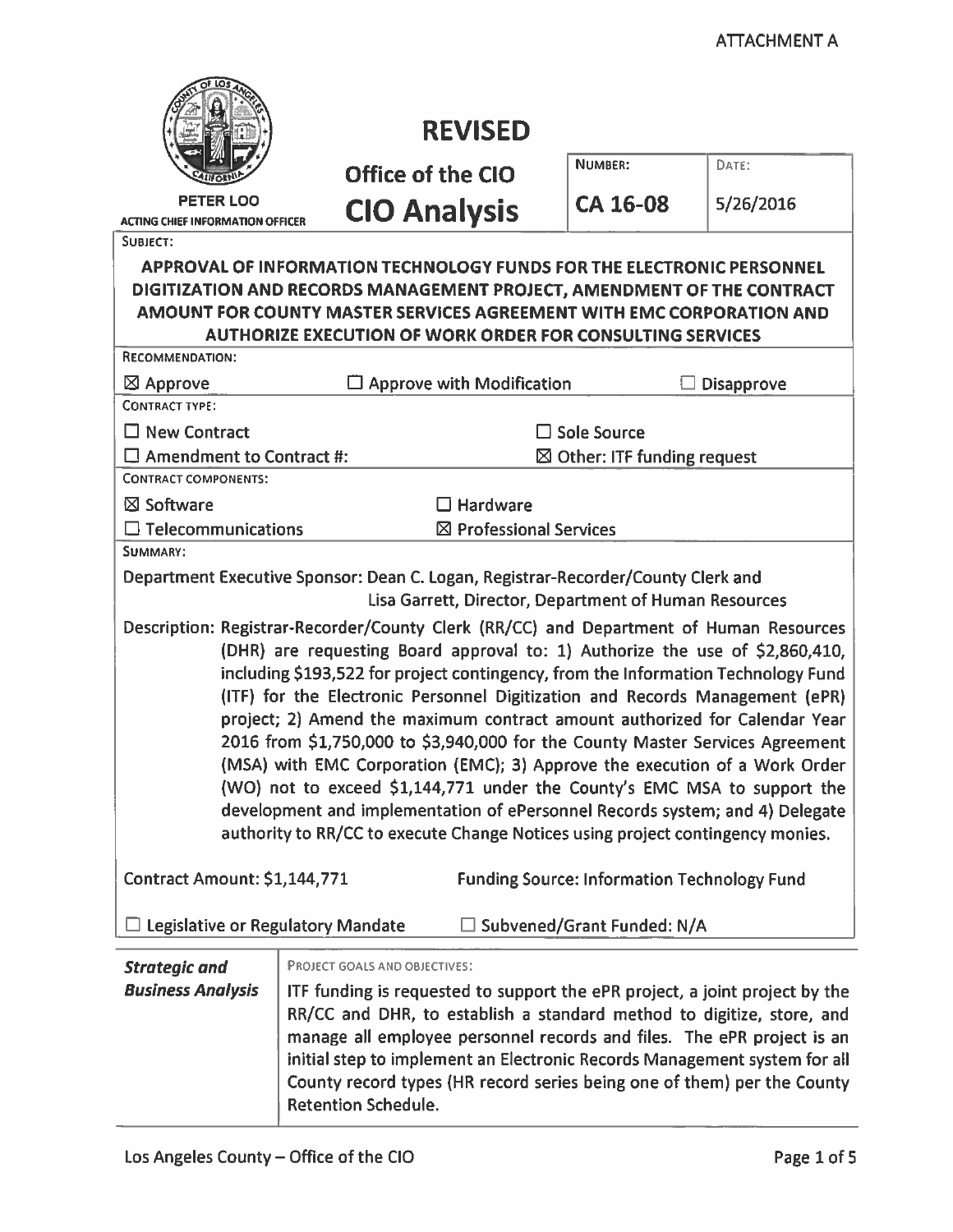The ePR project objectives include:

- Deploying a central ePersonnel Files/Records on-line repository with three pilot departments - RR/CC, DHR, and Internal Services Department (ISD) - that can be replicated by all departments;
- Establishing a consistent document and records model to capture (both back file and day forward), store, securely manage/access and archive personnel files and records;
- Merging all existing electronic archives and future implementations into a single, consistent repository;
- Defining and implementing necessary integrations with key enterprise systems (eHR, eForms, LMS, EPS and myLACounty) to support the electronic exchange of data;
- Defining and implementing a consistent user access layer for all records and personnel files via SharePoint integration;
- Certifying the central Documentum Repository as a Trusted System of Record, which complies with California Government 12168.7 to enable the safe destruction of paper record copies; and
- Establishing a high-level (Tier 1 and Tier 2) taxonomy for all record types per County Retention Schedule, which sets the foundation for adding future record series.

#### **BUSINESS DRIVERS:**

Implementing the ePR project and electronic records management enables the County to make strategic strides in records compliance, security, operational effectiveness and risk management. The business drivers for this initiative include:

- Making information readily available when needed for decision-making and operational activities;
- Allowing timely disposal of non-current records;  $\bullet$
- Enabling the creation of a complete and authoritative record of official activities;
- Demonstrating compliance with regulatory, legal, and policy records  $\bullet$ mandates; and
- Managing the risks associated with illegal loss or destruction of records, and from inappropriate or unauthorized access.

#### PROJECT ORGANIZATION:

The ePR will be jointly managed by RR/CC and DHR's information technology (IT) organizations under the direction of Jeramy Gray, Chief Information Officer, RR/CC, and Murtaza Masood, Chief Information Officer, DHR.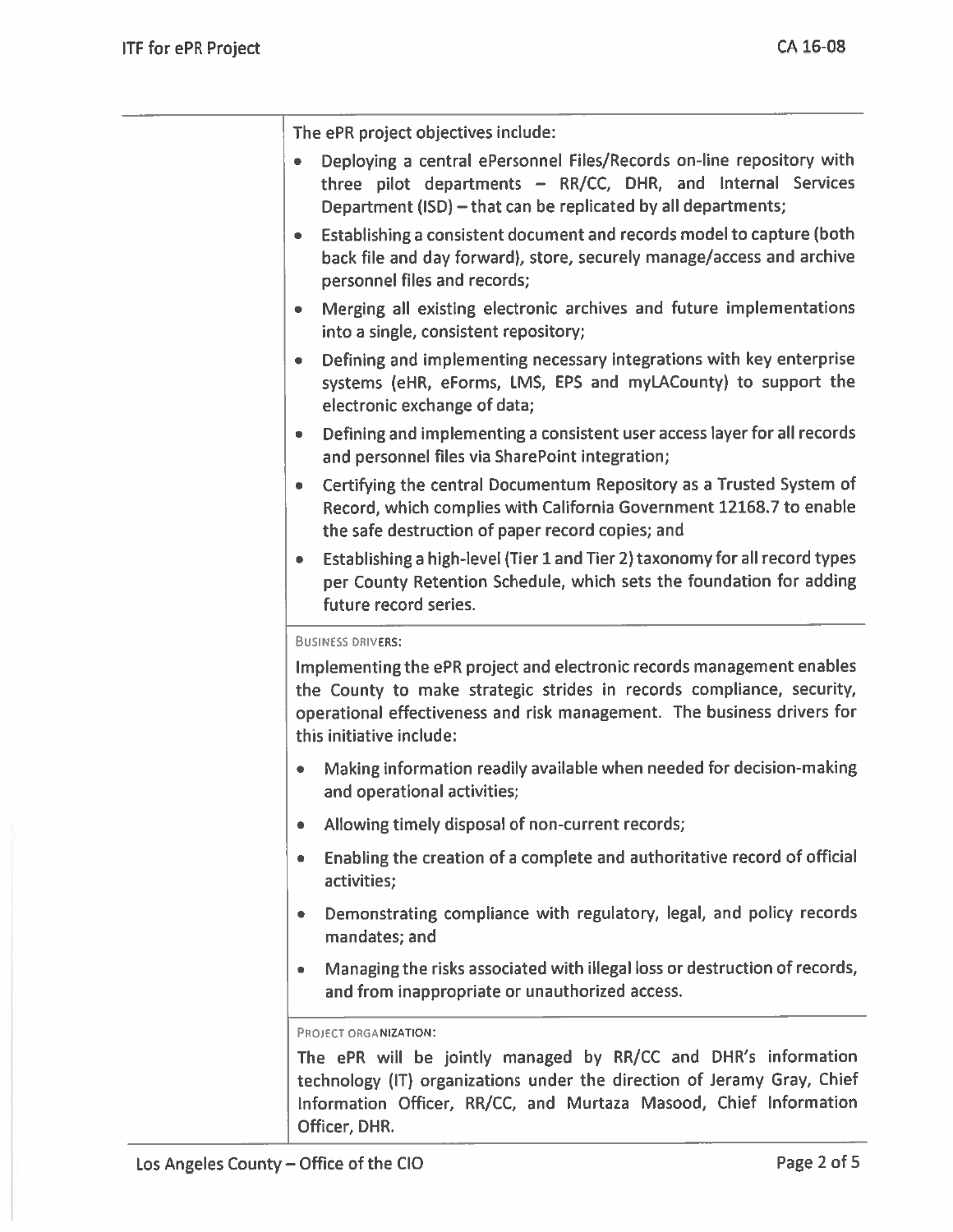| PERFORMANCE METRICS:                                                                                                                                                                                                                                                                                                                                                                                                                                                                                                             |  |  |
|----------------------------------------------------------------------------------------------------------------------------------------------------------------------------------------------------------------------------------------------------------------------------------------------------------------------------------------------------------------------------------------------------------------------------------------------------------------------------------------------------------------------------------|--|--|
| The ePR project will address several project objectives discussed above.                                                                                                                                                                                                                                                                                                                                                                                                                                                         |  |  |
| <b>STRATEGIC AND BUSINESS ALIGNMENT:</b>                                                                                                                                                                                                                                                                                                                                                                                                                                                                                         |  |  |
| The ePR project supports County's Strategic Plan Goal $1 -$ Organizational<br><b>Effectiveness.</b>                                                                                                                                                                                                                                                                                                                                                                                                                              |  |  |
| <b>PROJECT APPROACH:</b>                                                                                                                                                                                                                                                                                                                                                                                                                                                                                                         |  |  |
| The ePR project approach is to implement a central ePersonnel<br>Files/Records on-line repository that can be replicated by all departments;<br>to create a consistent document and records model to capture (back file<br>and day forward), store, securely manage/access and archive personnel<br>files and records; to establish a high level taxonomy for all Countywide<br>digital record types; and to certify the central repository as a Trusted<br>System of Record that enables the safe destruction of paper records. |  |  |
| <b>ALTERNATIVES ANALYZED:</b>                                                                                                                                                                                                                                                                                                                                                                                                                                                                                                    |  |  |
| RR/CC and DHR plan to leverage the County's existing EMC MSA to build an<br>electronic records management system (including taxonomy, security<br>access, and SharePoint interface), integrate the system with existing human<br>resource systems, and digitize physical human resource records in pilot<br>departments. Also, they plan to engage a third-party vendor for the trusted<br>system certification.                                                                                                                 |  |  |
| <b>Technical Analysis</b><br><b>ANALYSIS OF PROPOSED IT SOLUTION:</b>                                                                                                                                                                                                                                                                                                                                                                                                                                                            |  |  |
| The proposed electronic records management system will be developed<br>utilizing EMC Captiva and Documentum technologies and will be hosted at<br>ISD as part of the Enterprise Content Management Shared Infrastructure.                                                                                                                                                                                                                                                                                                        |  |  |
| <b>BUDGET:</b>                                                                                                                                                                                                                                                                                                                                                                                                                                                                                                                   |  |  |
| The financial analysis identifies both the ePR Pilot Costs and the projected                                                                                                                                                                                                                                                                                                                                                                                                                                                     |  |  |
| costs for the ePR Countywide deployment.                                                                                                                                                                                                                                                                                                                                                                                                                                                                                         |  |  |
| ePR Pilot Costs:<br>\$579,533<br>\$122,104<br>\$75,000*<br>\$620,480<br>\$200,000<br>\$193,522<br>\$2,860,410                                                                                                                                                                                                                                                                                                                                                                                                                    |  |  |
|                                                                                                                                                                                                                                                                                                                                                                                                                                                                                                                                  |  |  |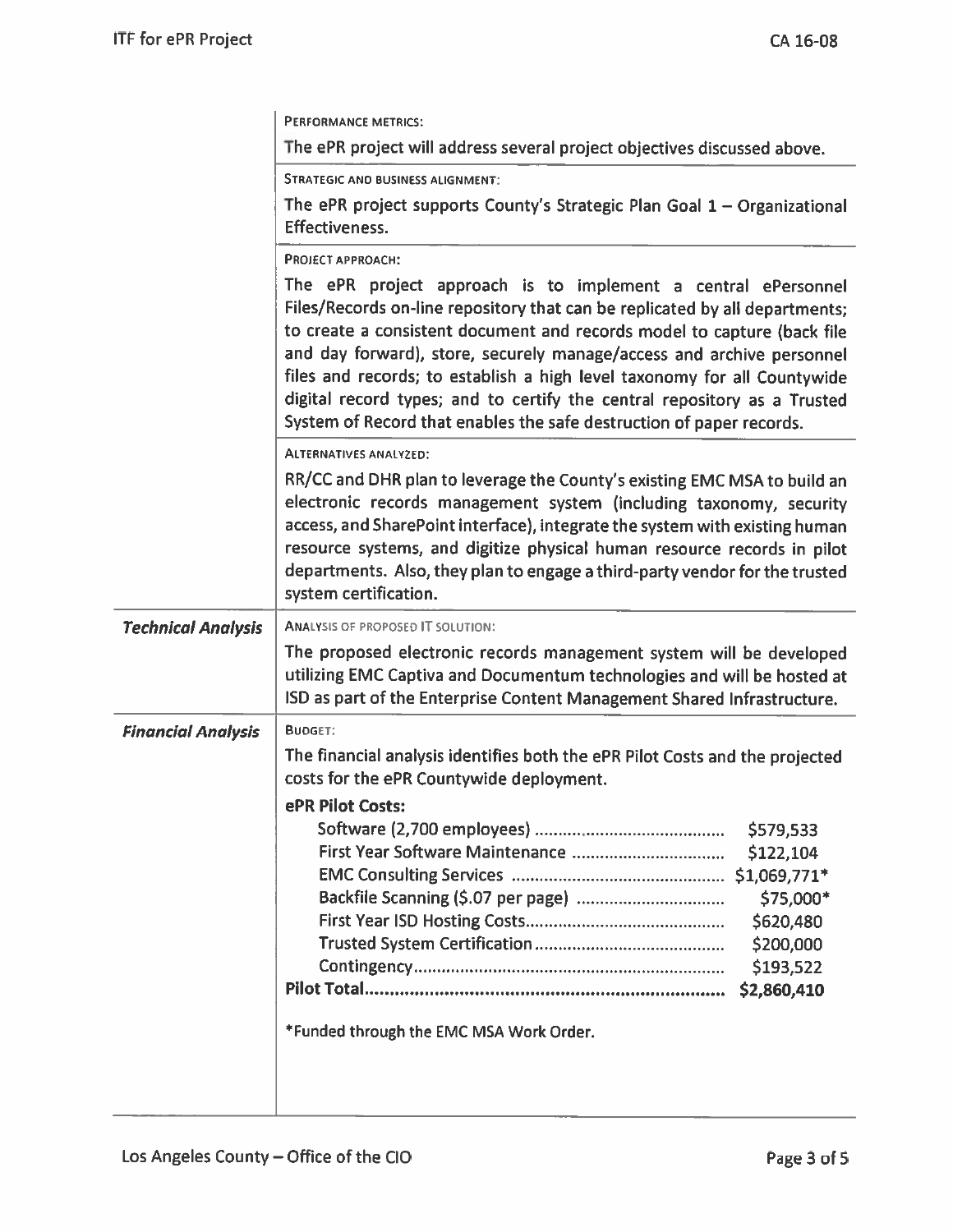|                      | <b>Projected Countywide ePR Initiative Costs:</b><br>One-time costs:                                                                                                                                                                                                                                                                                                                                                                    |  |  |
|----------------------|-----------------------------------------------------------------------------------------------------------------------------------------------------------------------------------------------------------------------------------------------------------------------------------------------------------------------------------------------------------------------------------------------------------------------------------------|--|--|
|                      | \$7,924,407                                                                                                                                                                                                                                                                                                                                                                                                                             |  |  |
|                      | <b>Ongoing annual costs:</b><br>\$735,820<br>\$3,503,907<br>\$1,065,720<br>\$1,801,540                                                                                                                                                                                                                                                                                                                                                  |  |  |
|                      | <b>Notes</b><br>(1) Includes unlimited and unrestricted license for 105,000 employees, including<br>records management and retention, workflow, and SharePoint connectors.<br>(2) Based on EMC estimates and will differ when consulting services is solicited<br>using the County's Enterprise Service Master Agreement.<br>(3) Based on estimate of scanning 21,000,000 pages (average 200 pages per<br>employee) at \$0.05 per page. |  |  |
|                      | The RR/CC is working with the CEO on a funding model to support the<br>ongoing costs for a central county records management system, which<br>includes software licenses, annual software maintenance and support,<br>system application management, and infrastructure for future years.                                                                                                                                               |  |  |
| <b>Risk Analysis</b> | <b>RISK MITIGATION:</b>                                                                                                                                                                                                                                                                                                                                                                                                                 |  |  |
|                      | The proposed approach is consistent with the development and<br>1.<br>implementation methodology used by the CIO and EMC to<br>successfully design and implement Documentum solutions for<br>multiple County departments.                                                                                                                                                                                                               |  |  |
|                      | The RR/CC and DHR project team will conduct weekly project status<br>2.<br>reviews with EMC to ensure adherence to scope, schedule, and<br>budget.                                                                                                                                                                                                                                                                                      |  |  |
|                      | The Chief Information Security Officer (CISO) reviewed the WO and<br>3.<br>did not identify any IT security or privacy related issues. Additionally,<br>the CISO will collaborate with RR/CC and DHR on Trusted System<br>Certification engagement.                                                                                                                                                                                     |  |  |
|                      |                                                                                                                                                                                                                                                                                                                                                                                                                                         |  |  |